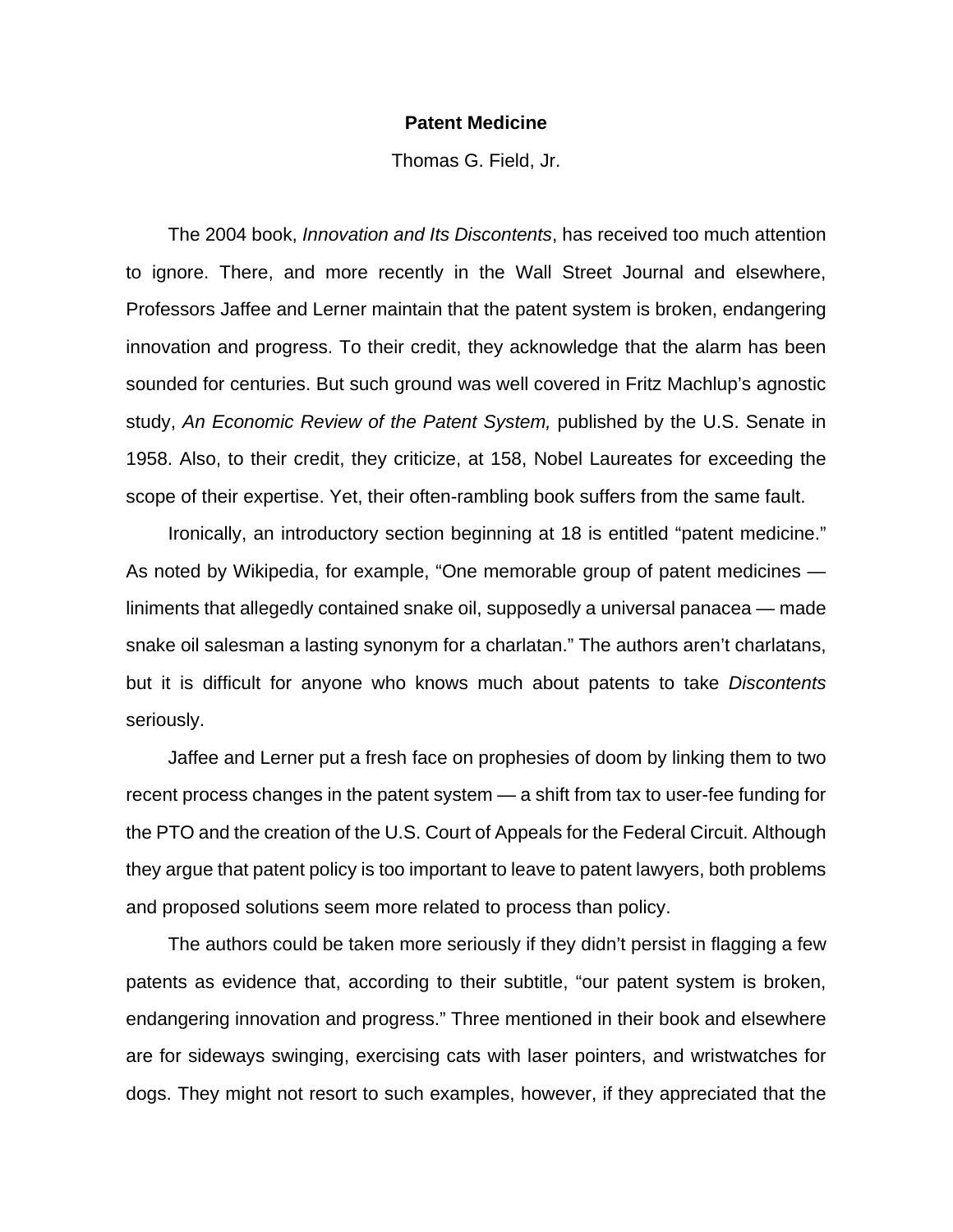first is unenforceable, the second could not be enforced except possibly under § 271(b), and the third if enforced would seem unlikely to endanger much of anything.

 By citing such patents, Jaffee and Lerner are hardly alone in subjecting the PTO to ridicule, but I fail to see how altered funding of the PTO could have increased the frequency of such patents. Nor do I see how their proposals would reduce it. Although they advocate, for example, earlier publication and expanded opposition, who other than the humorless would oppose? And how much time or money might such humorless individuals be willing to spend?

 The relationship between the shift in PTO funding, on the one hand, and the issuance of patents for silly or trivial inventions, on the other, is remote. Indeed, I can think of nothing more likely to deter applications to protect inventions of little or no economic value than the substantial fee increases that followed the shift.

 It is unlikely that those who got the swinging and cat-exercising patents harbored delusions about their economic value. Jaffee and Lerner, with most other patent system critics, however, seem not to appreciate why applicants often find such assessments difficult. As I've argued repeatedly, applicants unaware of the market value of inventions have far less incentive to scour the literature for potentially fatal art than infringers who subsequently become aware of the stakes. Anyone who understands that should not be surprised that patents are sometimes invalidated. Nor should they protest overmuch that infringers intending to do so must meet a heightened burden of proof. Moreover, they should not be sanguine about the prospects for early opposition.

 Turning to Jaffee and Lerner's claim that the Federal Circuit was a bad idea, I'm even more skeptical. Prior to 1982, only two courts had appellate jurisdiction to review PTO decisions directly — the D.C. Circuit and the CCPA. The 1966 report of an expert commission established by President Johnson faulted the latter as too quick to favor applicants. Fearing erosion of a strong presumption of validity, the Johnson